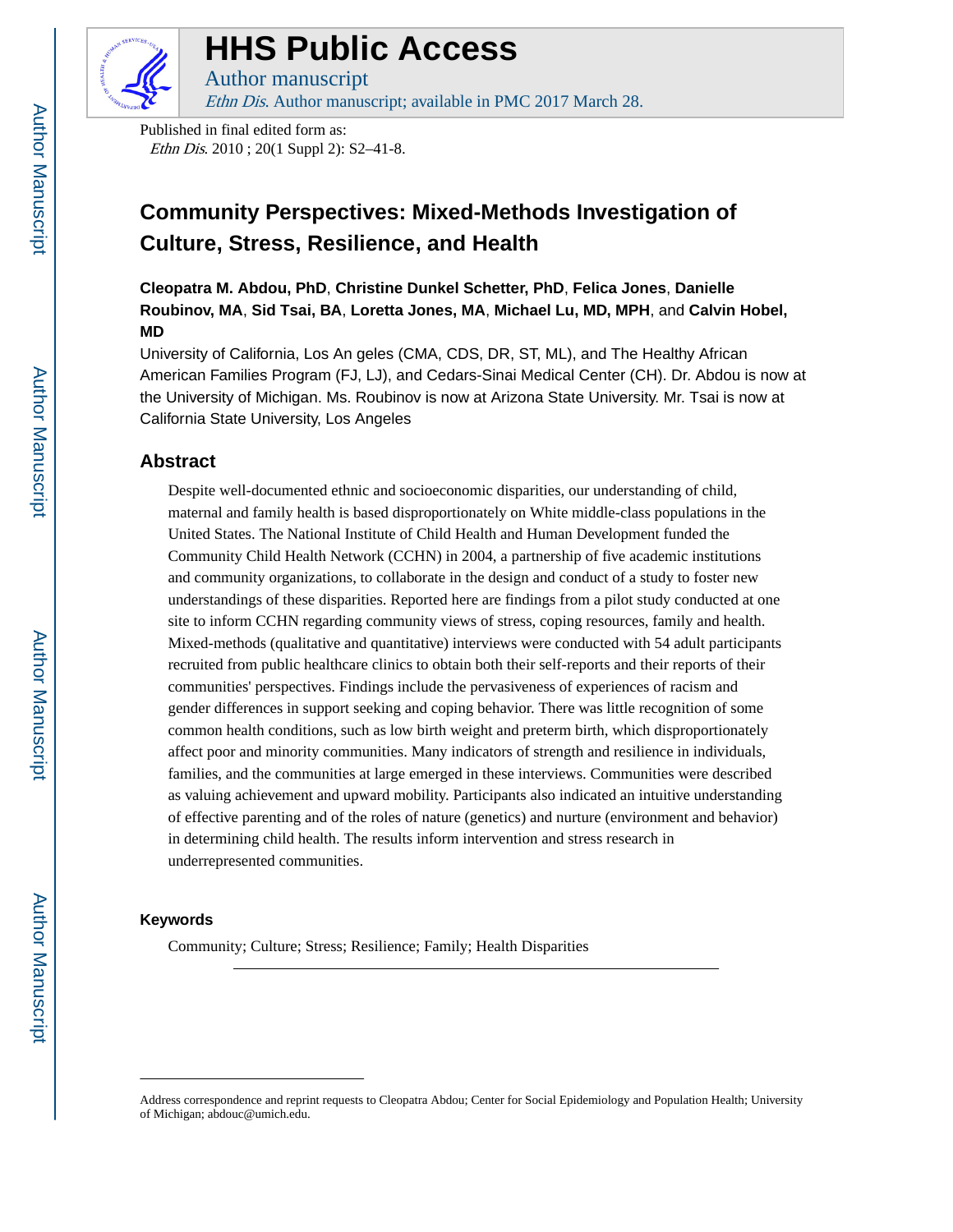## **Introduction**

Ethnic and socioeconomic disparities in maternal, child, and family health have been extensively documented in the United States.<sup>1,2</sup> African American infants are nearly three times as likely to be born extremely prematurely (>28 weeks gestation) and two times more likely to be low in birth weight (2500g or less) compared to European American or Latino infants.<sup>3</sup> Children from poor families are more likely to have asthma than children from middle- and high-income families.<sup>4</sup> Rates of obesity are also much higher among ethnic minority children.<sup>5,6</sup> Despite a large and growing descriptive literature, ethnic and socioeconomic health disparities persist and, in some cases, are widening.<sup>7</sup> A variety of new research and intervention approaches have arisen in response to this persistence including interdisciplinary models conjointly examining sociocultural and psychobiological factors.<sup>8,9</sup>

A related trend has been a focus on ethnic minority and lower socioeconomic status (SES) communities. The contexts within which individuals live and work are important contributory factors to health disparities.<sup>10–12</sup> Individuals are embedded in families, neighborhoods, sociocultural groups, and larger societies that powerfully influence health, well-being, and success.<sup>10–13</sup> Communities form their own cultural norms including values, beliefs, and perceptions of what is problematic and what is ideal.<sup>14,15</sup> Community-level characteristics such as specific sources of stress exposure and norms and attitudes regarding families, parenting, and coping strategies give us unique insights into how to better investigate health disparities and, ultimately, eliminate them.

Sociocultural contexts can foster resilience, defined here as personal and social resources that enable individuals to manage stress and thrive under chronically stressful circumstances. For instance, interpersonal relational styles, including support seeking, are strongly influenced by culture, as are the availability, use, and effectiveness of coping resources.<sup>16,17</sup> Environmental and neighborhood level factors also shape stressful exposures to unsafe living conditions and limited access to quality goods and services, thereby constraining coping choices and health more broadly.18–20 Despite considerable knowledge of how context shapes human experience, gaps remain in our understanding of how communities with inadequate socioeconomic resources perceive their environments and how these perceptions affect health and well-being. Furthermore, the large amount of literature on stress and health is not representative of the lives of all Americans.21 Therefore, the current study aimed to document the unique stressors and resilience resources in communities with disproportionate burdens of disease, disability, and premature death, namely, communities of color and those lacking sufficient socioeconomic resources.

## **Community-Based Participatory Research**

Academic-community partnership models are well suited for research with communities that are underserved.22 Community-based participatory research (CBPR) involves equal input of scientists and community partners in all stages of research, including hypothesis generation, study design and development of research instruments.23–25 A benefit of such collaboration is two-way learning between academic entities and communities, including community capacity-building and enhanced scientific rigor and generalizability.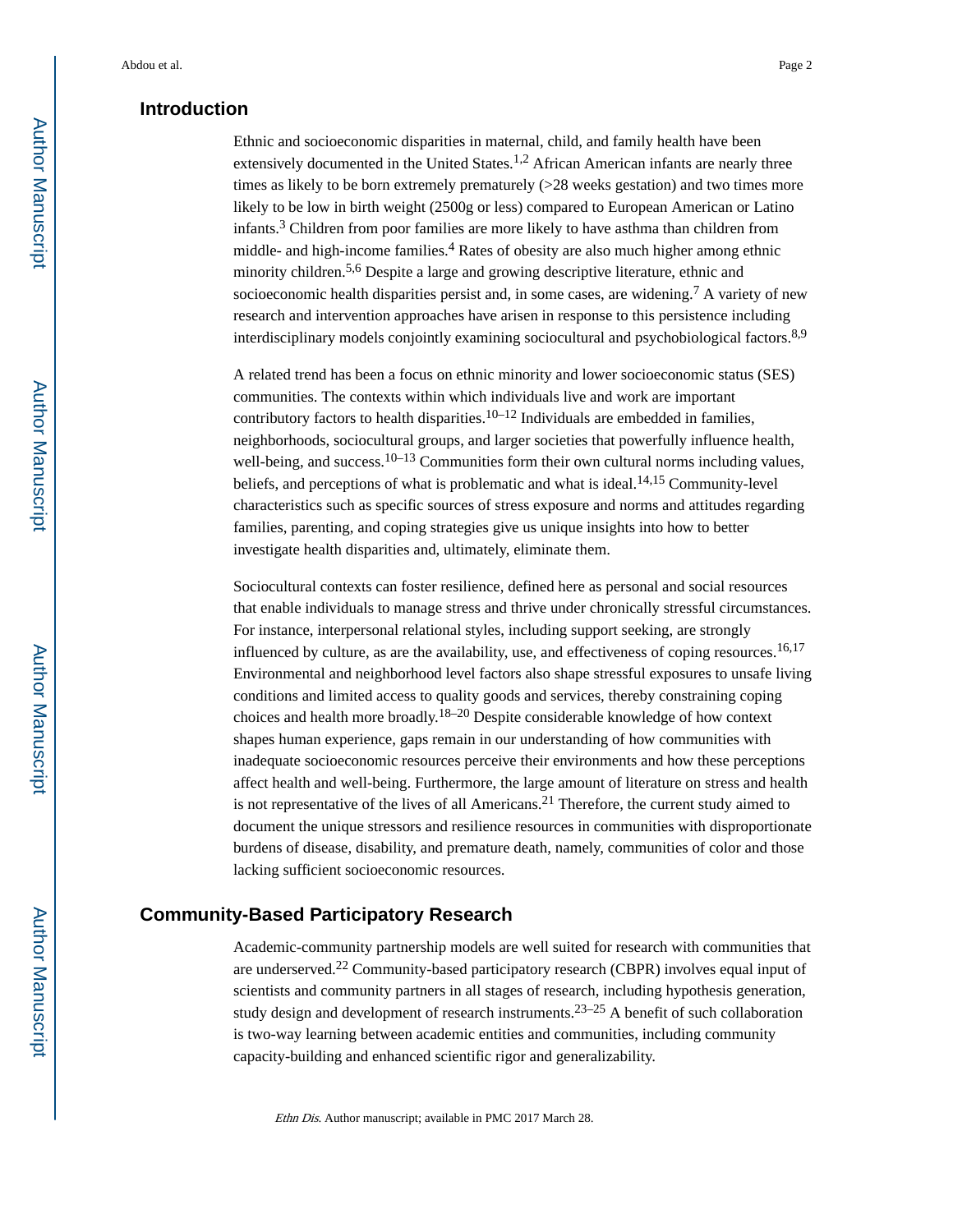Using the CBPR model, the National Institute of Child Health and Human Development (NICHD) funded the Community Child Health network (CCHN) in 2004 to study maternal, child, and family health disparities. Each of five sites (3 urban, 1 rural, and 1 suburban) formed a collaborative partnership between academic scientists from various disciplines including medicine and psychology and local community-based organizations serving women, children and families. A large multi-level observational study of parents, early childhood, and pregnancy is now in progress and was developed using CBPR methods to investigate relationships among stress, the accumulation of wear and tear on the body (ie, allostatic load), resilience factors, and selected health outcomes (interconceptional interval [ie, the spacing between pregnancies], preterm birth, low birth weight, parental mental health, and child health). The results presented here are from the pilot study conducted at the Los Angeles CCHN site, which gathered preliminary data to inform the development of the larger study.

## **Methods**

#### **Participants**

Participants were recruited from four medical clinics in Los Angeles serving largely poor African American and Latino communities, based on US Census data for the relevant zip codes.26 The pilot sample consisted of 47 females and 7 males of childbearing age (aged 18 to 50 years). Fifty-three percent of study participants self-identified as African American, 23% as Latino, and the remainder as European American, Asian or Middle Eastern. The modal family size of three lived on a household income of \$10,000 to \$20,000. Full- or parttime workers made up 48% of the sample while 39% were not employed; the remainder were students or day workers. One quarter of participants had a high school diploma or GED, 38% had completed some college, and 13% had a college degree.

#### **Procedures**

All study procedures were approved by the institutional review boards of participating academic, community and medical organizations. A team of 6 interviewers (5 African American women and 1 Asian man) were recruited from the academic and community sites. Interviewers received 20 hours of group training in recruitment and interview procedures, clinic operations, cultural sensitivity, human subject protection, and other aspects of the study protocol by both the community and academic investigators. Individuals were invited to participate in the study using posters, flyers, and personal communication in the waiting rooms of the clinics and community centers using a standard recruitment script. Those who agreed to participate completed informed consent procedures and were interviewed in a private room or nearby area. Interviews were paused if participants were called for their scheduled medical appointments and, when necessary, interviews were completed once the appointment was finished. Interviews took approximately one hour. Participants were given either a \$20 gift card, or a \$15 gift card and a \$5 parking voucher depending on parking costs at each research site. Interviewers recorded responses by hand. Additionally, all interviews were audiotaped after participant consent was obtained. Qualitative data were fully transcribed by research assistants.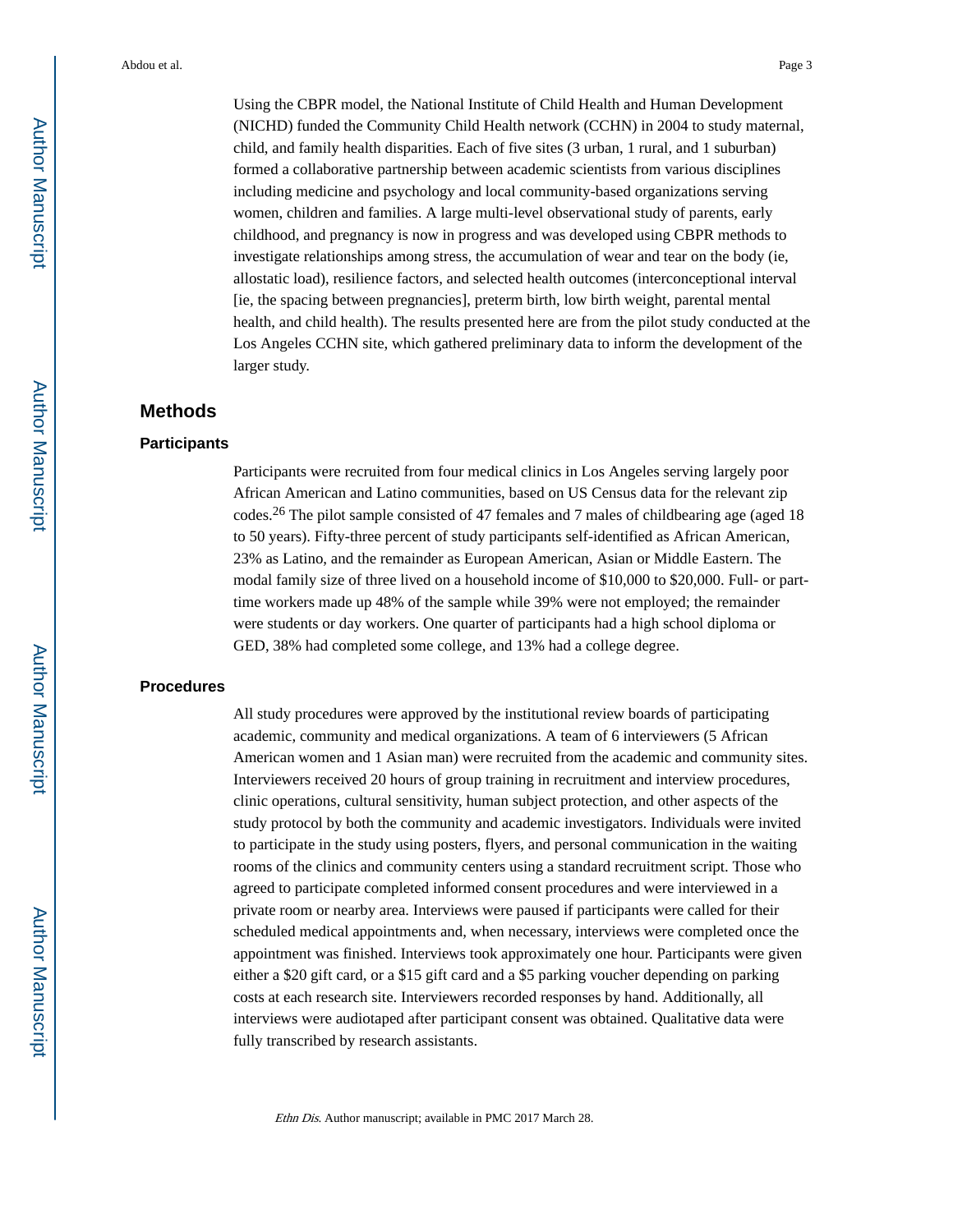After transcription, interview data were submitted to content analysis. A multicultural research team (including interviewers and other research assistants) representing the ethnicities of study participants compiled data and developed the coding schemes. Coding allowed for participants to provide multiple responses to each item, and for a response to be coded into multiple categories. Two researchers coded each question with high inter-rater agreement (>85% for all interview sections). A third researcher resolved any discrepancies via independent coding. Findings were presented both to CCHN and to the local community advisory group for discussion and interpretation.

#### **Measures**

The semi-structured mixed-methods interview was organized into 7 sections that included a range of questions adapted from existing measures or generated by community and academic partners in the Los Angeles and Lake County, Illinois sites. For ease of description, the measures are divided into two categories: 1) community values and norms (community culture), and; 2) stress, coping resources, and health. Included in the latter section are measures of racism (a stressor) and spirituality (a coping resource).

**Community Values and Norms (Community Culture)—**A series of open-ended questions were designed based on Dressler's<sup>14</sup> cultural consonance methodology in which participants answer questions from the perspective of members of their community. To preface these questions, participants were asked what "community" meant to them. They were also asked to describe who they meant when referring to members of their community, whether they believed they personally were representative of their communities (and why or why not), and how much they identified with their communities. The primary questions concerned why they thought a person or family in their community was (or was not) respected or admired, what made someone a success in the community, what the expectations were of mothers and fathers in the community, and where women and men in the community went for help with personal problems (eg, relationships, family, and finances). Participants were also asked how long they had lived in the greater Los Angeles area, things they liked most about living in Los Angeles, and changes they would like to see in Los Angeles.

**Stress, Coping Resources, and Health—Measures for these topics included both** open-ended and closed-ended questions. Some questions were answered from the perspective of the community, and some from the individual's perspective. Sample items include, "What helps people stay healthy in your community?", "What sorts of things cause stress for people in your community?" and "In your community, why do you think some babies are healthy and some are not?" We also asked about use of home or folk remedies, defined as "ways of treating health problems or things people do to maintain their health that are learned from parents or someone else." Closed-ended questions concerned personal knowledge of specific health problems in the community and availability of health care.

**Racism—**Seven closed-ended questions were adapted from the Reaction to Race questionnaire to measure racism.<sup>27</sup> In the preface to these questions, participants were given a standardized definition of racism as "an instance of someone being treated differently from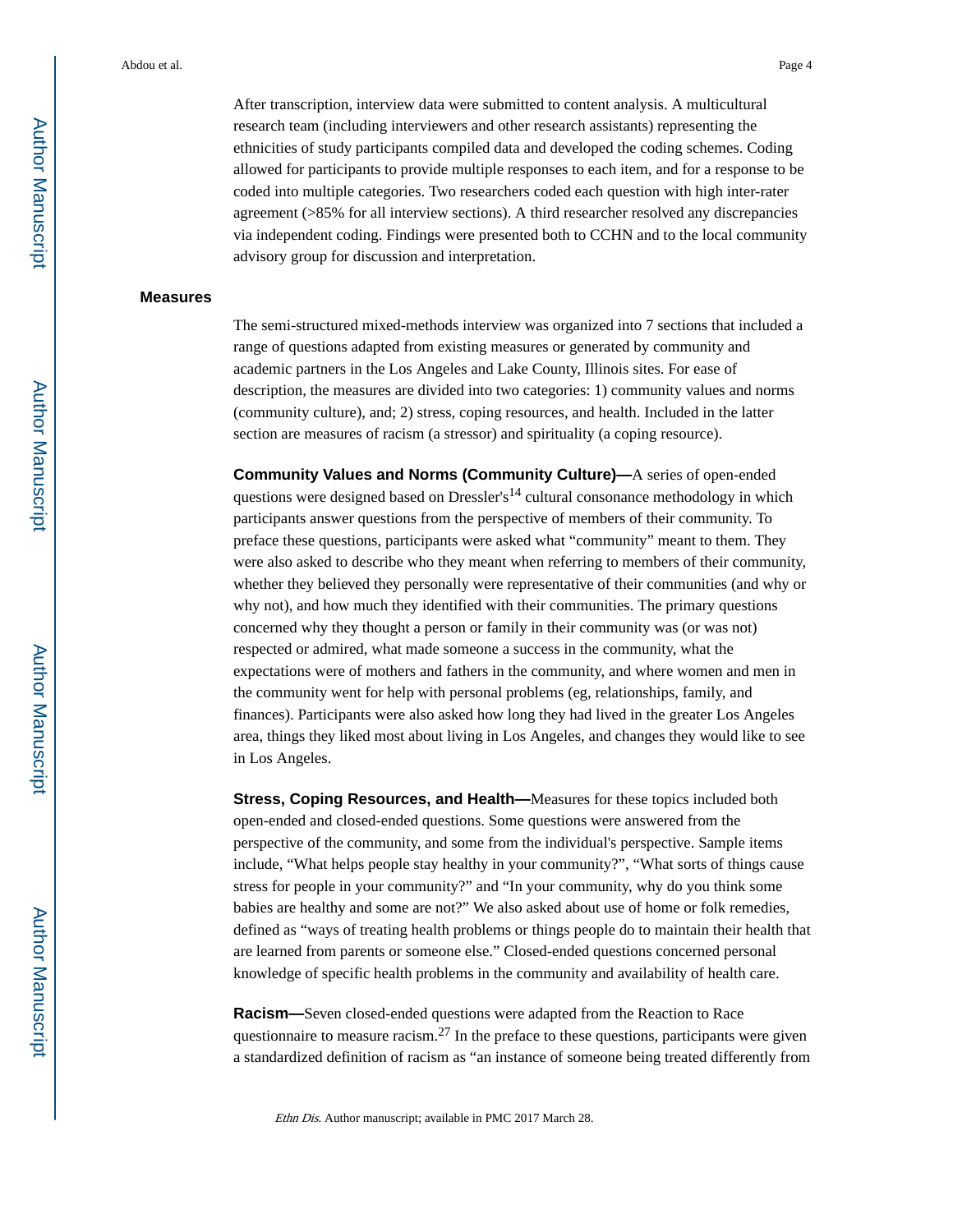others based on their race or ethnicity." Participants were then asked, "To what degree do you think racism is a problem in the United States?" Additional questions assessed the average frequency, in the past 12 months, of participants having: thought about their race; noticed other individuals being treated differently because of their race, or; experienced physical symptoms (eg, upset stomach, muscle tension) and/or emotions (eg, angry, sad) as a result of being treated differently because of their race.

**Spirituality—**These questions were developed from multiple existing measures to assess individual- and community-level religious and spiritual values and experiences, particularly the use of spiritual coping in the face of stress.  $28-30$  Sample items included: "Would you describe yourself as religious, spiritual, both, or neither?", "Do your religious or spiritual beliefs bring you comfort in times of stress?", and "Do you think your community is religious or spiritual?"

#### **Results**

Results of the pilot study are organized within the two broad themes: community norms and values (community culture), and; stress, coping resources, and health. The percentages reported below represent the frequency with which participants spontaneously volunteered a particular response.

#### **Community Norms and Values (Community Culture)**

When describing their concept of community, the majority of participants mentioned their neighborhoods or similar geographical areas. Neighborhood residents were generally thought of as community members. Eighty-five percent indicated they knew their neighbors, and 79% reported they helped neighbors occasionally. However, 63% were not involved in community activities and 20% lived at more than one address in the past year. Participants most often reported cultural diversity, temperate weather, job opportunities, and recreational activities as the most favorable aspects of living in Los Angeles. The most frequently cited negative aspects were crime, violence and gang activity, racism, traffic, inadequate public transportation, homelessness, pollution, and the high cost of living.

**Respected and Admired Families—**Respect and admiration were expressed for families with a positive, stable home life and good parenting skills (42%), those who exhibited pro-social behavior (31%) (eg, "[Someone who] looks out for other people's kids"), and those whose material possessions such as car or house indicated socioeconomic success (31%). Other admirable qualities included positive personality characteristics (25%), those who presented themselves well (5%), showed respect for others (5%), and had parties or other social gatherings (4%). Common responses included: "They have a happy home," "They are not divorced," "They have moral values" and "They live the American dream."

Conversely, families were not respected or admired if they were perceived to have bad parenting skills or a troubled family life (33%), use or sell drugs (29%), demonstrate a lack of concern for the community (25%) (eg, "just take and don't give back"), or act selfishly, dishonestly, or inconsiderately (24%). Other behaviors included involvement in gangs (18%), causing trouble or fighting (18%), being disrespectful of others and their property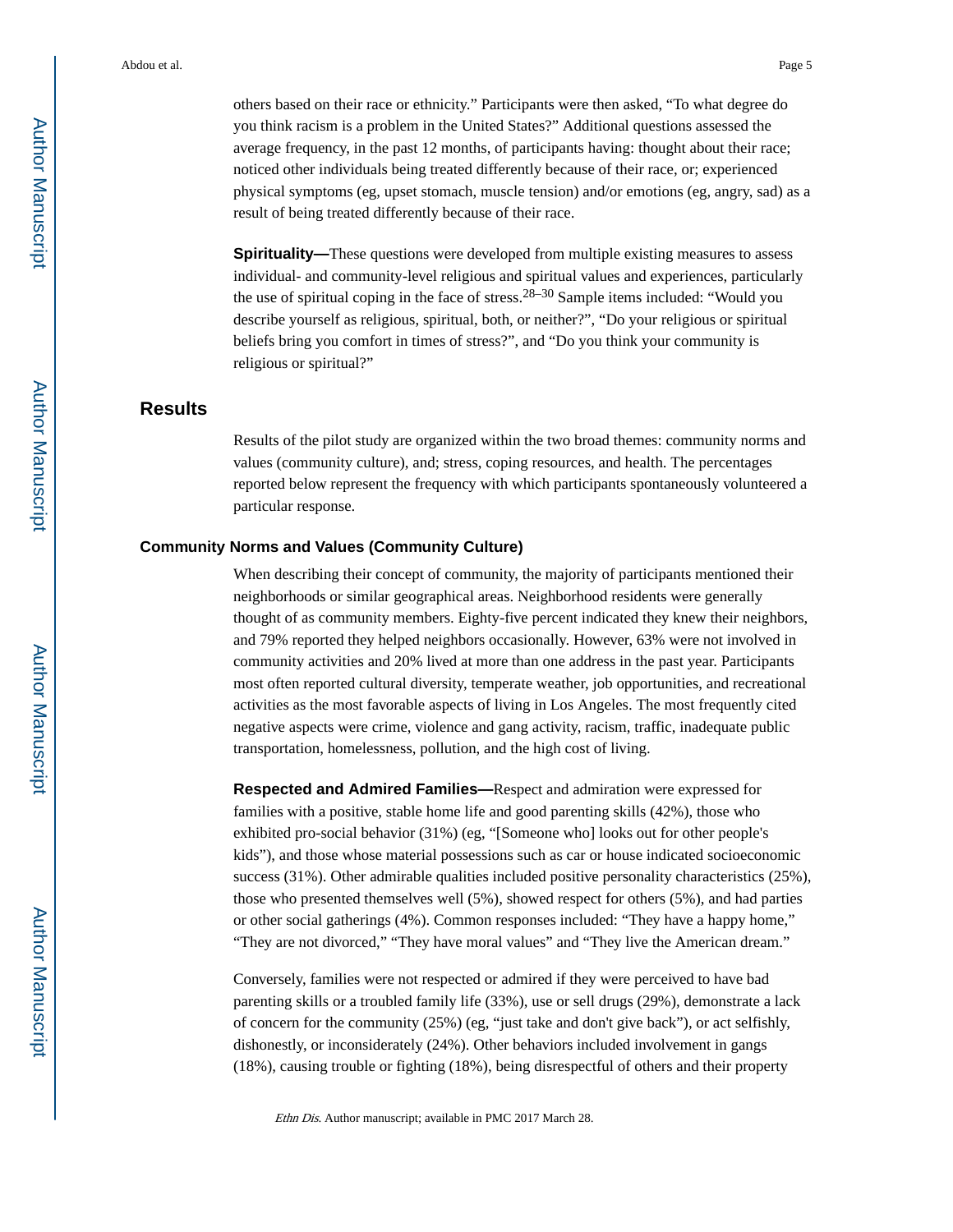(15%), showing laziness or a lack of ambition (11%), general involvement in illegal activities (9%), and making too much noise (7%). Notably, 1 out of 10 responses included indicators of low socioeconomic status (eg, clothes, cars, or homes of poor quality) as sources of contempt.

**Successful Community Members—**Sixty-two percent of participants viewed successful individuals as those displaying conventional indicators of socioeconomic attainment (eg, good education, good job and money, owning a business). Tangible material possessions such as luxury cars, houses, and name-brand clothing were also perceived as indicating higher success (53%). A pleasing physical appearance, confidence, speaking articulately (45%), and goal-setting and attainment (31%) were other characteristics of success. Successful community members were those whose "kids seem like they're going to go to college," who "make something of themselves from nothing," and who "[live] up to their potential."

**Parenting—**Three common themes emerged for fathers' roles: "being there" (58%), providing material or financial support (55%), and being a positive role model or teaching life skills (40%). The most frequently mentioned duties of mothers were general caretaking (56%), such as feeding and bathing, and promoting education (36%). More than two-thirds (69%) felt that childrearing responsibilities differed for mothers and fathers.

Participants were asked about parenting styles that seemed effective or worked well. The most common response was that effective parents participate in the care of their children (46%), for example "spending time with them, taking them places, telling them they love them more than usual," and "showing them a lot of love and attention…that's what really matters, letting them know that the parents care about them."

The second most frequent theme, mentioned by 41%, involved teaching and providing guidance, support, and encouragement for children. This included helping children with school-work, teaching them to distinguish right from wrong, teaching social skills, and teaching about family culture and the world. This also included encouraging involvement in after-school programs, sports, churches, community organizations, and other recreational activities. One participant described effective parenting as: "Teaching children to be courteous, raising them to have manners and have respect for others." Another added that parents should be "making sure to motivate [their children] to get out of the community that we live in, encourage them to be what they want to be, [and] not discouraging them when they dream."

Participants indicated the importance of providing discipline (22%) and supervision (17%), including "grounding," strict rules, keeping a close eye on children, setting appropriate curfews, and paying attention to peer groups. A participant explained that "Strict parents… are hard on their kids, but it's because they love them." Fifteen percent explicitly mentioned communicating with children as part of effective parenting. Said one participant, "If you want to know what is going on [with your children], you have to ask them. If you are not willing to be open and truthful with your child, you can't expect them to be that way with you."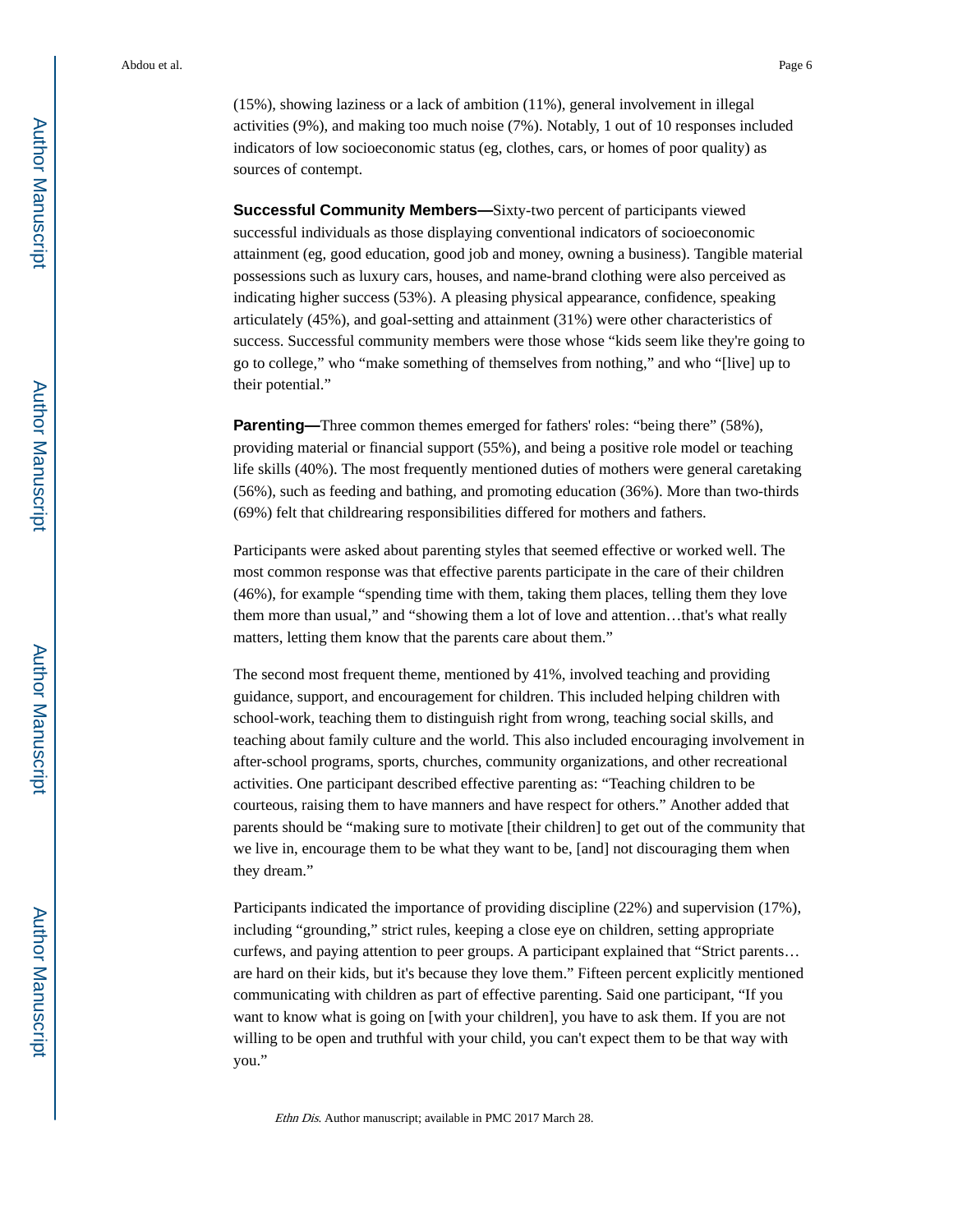#### **Stress, Coping Resources, and Health**

**Racism—**The results on racism reflect that it was a prevalent form of stress in the community. More than two-thirds of all participants (72%) rated racism a "serious" or "very serious" problem in the United States today. The remainder of participants classified it as a "moderate" (17%), "minor" (7%), or "very minor" (4%) problem. There were no participants who said that racism was "not at all a problem."

Table 1 presents the frequency of responses regarding thoughts about one's race. Approximately one-fifth (21%) of participants reported thinking about their race "constantly," 17% "once a day", 13% "once a week", and 21% "once a month." Table 1 also displays how often participants observed racist treatment of others and felt physical/ emotional symptoms as a result of personal experiences with racism. As reported by participants, 43% noticed other individuals receiving differential treatment based on race "once a week" or more frequently. Only 15% had "never" noticed differential treatment of others on the basis of race within the past year. Overall, 41% experienced physical symptoms and 79% experienced emotional symptoms in response to an experience of racism during the prior 12 months.

**Other Sources of Stressors—**Other major stressors identified by participants included finances (22%), relationships (17%), violence, usually gang-related (12%), unemployment (10%), substance abuse (8%), and work-related issues (7%). Well before the current economic downturn, one person said, "Not being able to get a job. Prices are going up, but salaries remain the same." Additional sources of stress for community members were traffic and parking, noise pollution, lack of assistance in caring for one's family members, and healthcare concerns.

Most participants (78%) reported a neighbor's stress level was easy to see, although 11% thought community members' stress levels were not readily apparent and 6% acknowledged that stress exists but that people hide it well. Participants reported that teens (35%) and parents (28%) are under the most stress, followed by children (19%), women (17%), and the elderly (15%). Participants suggested the stress felt by teens was generated from conflicting pressures to conform to the ideals of other teens and to the ideals of their parents. Parental stress was generally thought to be related to financial and emotional responsibilities to family, which often proved very difficult to meet.

**Coping Behavior—**Many methods of coping were mentioned but no single coping behavior was mentioned by a majority of the sample. As shown in Figure 1, our community assessment revealed notable perceptions of sex differences in methods of coping with stress. Women were reported to most frequently talk to friends and family members while men most often used alcohol to reduce stress. Some women also engaged in exercise as a means of coping. A typical description of female coping was: "Work out at the gym. Sometimes having some `down time' with the girls helps. Just talking." Another woman expanded upon this idea by explaining that to reduce stress, many women "get together with one another, they visit each other, get out of the house and do something, make plans for a girls' night out, make the father stay home with the kids and get out of the house." Participants described the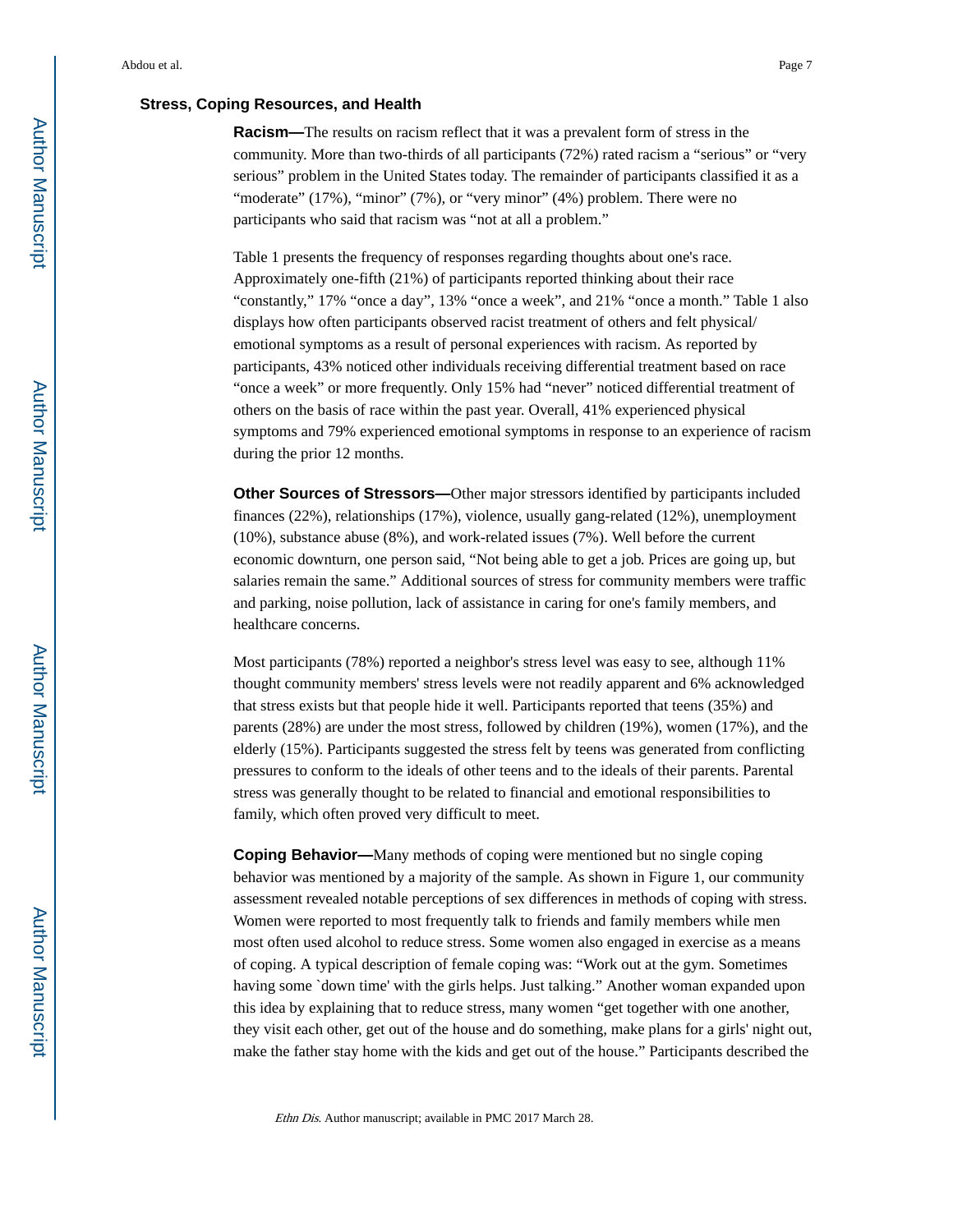following male coping methods: "Watch sports, talk, try to forget about their jobs. Sometimes they spend time with their children and have some family time together," and "Some of them do alcohol or drugs."

**Religiosity and Spirituality—**Religiosity and spirituality were important coping mechanisms in these communities. Eighty-seven percent of participants identified themselves as spiritual (47%), religious (17%), or both (23%). Among those practicing a specific religion, most were Christian (81%). Half (50%) of the participants viewed their communities as religious and/or spiritual. Ninety percent of participants identifying as religious or spiritual indicated their beliefs were a source of comfort during times of stress. Participants commonly mentioned gaining strength from their faith. As one woman said, "[W]hen you are going through something, you should ask God and He will help." Seventyseven percent of participants who identified as either spiritual or religious indicated their beliefs guided the choices they make in their lives. One individual explained, "Without religion, I don't think you could make the right decisions."

**Social Support and Help-Seeking—**Participants sought support from a range of sources, rather than relying solely on family or any one single source of support. As with coping mechanisms, perceptions of sex differences in sources of support were apparent (Figure 2). For men, the most common source was friends and neighbors (33%), while women most commonly sought social support from family members (55%). An equal percentage of men and women were reported to keep problems to themselves. Problemsolving strategies involving getting a job, stealing, or selling drugs were also reported for men (38%), but not for women. The high frequency of this response category was reported to be indicative of the high burden of financial strain for men in these communities.

**Health—**Participants were asked if the following were serious concerns for the infants and children in their communities: asthma, obesity, being born too early (preterm birth) or too small (low birth weight), not growing enough (growth retardation), diabetes, and learning problems. As shown in Table 2, people most commonly recognized problems with learning as an issue for youth (67%). The majority believed obesity and asthma were serious health conditions among children (65% each). Participants less frequently perceived diabetes (38%), preterm birth (28%), low birth weight (28%), and growth retardation (19%) to be problems. Participants were asked if other childhood health concerns were particularly relevant to their communities, but no additional health issues were raised.

When asked, "Why do you think some babies in your community are healthy and some are not?" participant responses generally fell into three themes: prenatal care, child and pediatric care, and a predisposition for physical health or illness. Participants stressed the importance of prenatal care, healthy eating, and stress management in pregnancy. Some indicated that child and pediatric care are important components of maintaining a child's good health. This included healthy eating habits and proper hygiene, timely immunizations, and a nonsmoking living environment. Participants also volunteered that parents cannot control all aspects of a child's health. In particular, they expressed an understanding that familial risk factors, both genetic and environmental, were important contributors to the childhood health status.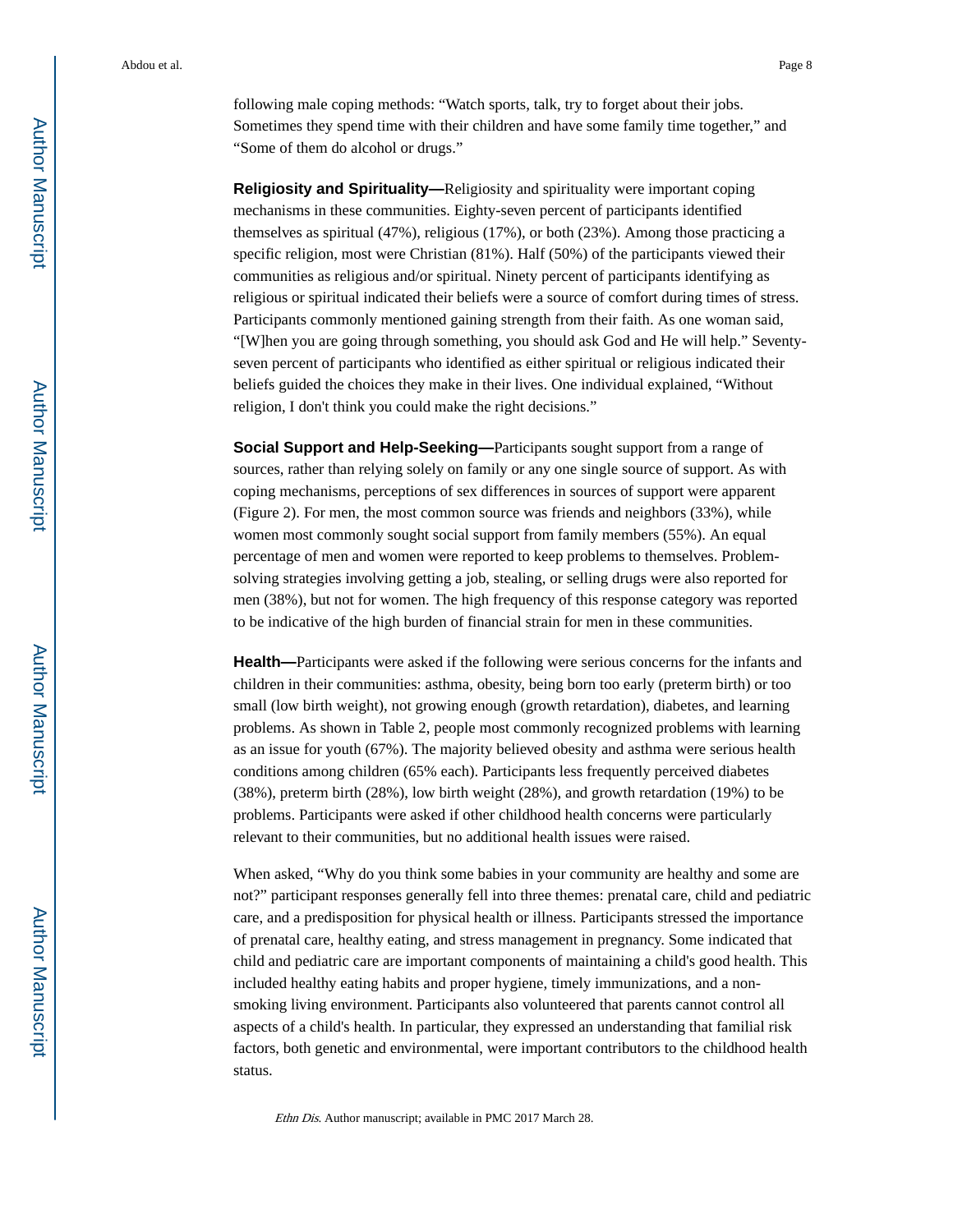The majority of participants (68%) said they visited medical facilities such as a primary care physician or neighborhood clinic for healthcare. Participants also frequently reported using home remedies — nearly half (43%) indicated using food or beverages, often tea, to treat ailments or maintain health. Participants also reported behavioral home remedies (27%), such as soaking swollen feet in hot water and Epsom salts, using a hot water bottle, and getting adequate sleep. Approximately half of all participants (53%) reported having family members who use home remedies.

## **Discussion**

The purpose and value of this work is to inform researchers of some of the unique perspectives on stress, coping resources, families and health of communities that are most affected by maternal, child, and family health disparities. A novel feature of the study is the method of obtaining participants' perspectives of the communities in which they live in their own words using the cultural consonance approach of Dressler and colleagues.14 This technique enabled us to obtain unique insights into the norms and values and broader cultural landscape of these urban communities. There was consensus among those interviewed about the nature of their communities as places where education, income, and material success are valued, and where lack of socioeconomic progress or success is often viewed negatively. Similarly, avoiding substances, staying within the law, demonstrating concern for the community, and responsible parenting emerged as strong community values. These were among the many signs of strength and resilience that were evident in perspectives of the poor Los Angeles communities that we studied.

Notable in the present findings was the overwhelming consensus that racism is a serious problem in the United States today and the high frequency of thoughts about one's own racial and ethnic background. In addition, experiences of racism were common and frequently elicited physiological and emotional response. Ethnic differences were examined in a larger CCHN pilot dataset including greater representation of Latinos from Lake County, IL, and we found that racism was more often experienced by African Americans whereas thoughts of one's race/ethnicity were as high or higher among Latinos.<sup>31</sup> Based on these results and others in the literature,  $32$  the ongoing CCHN study is examining racism as a distinct form of chronic stress in African Americans and Latinos that is hypothesized to contribute to premature biological aging and indirectly influence the health and well being of mothers, fathers and their children.

Few participants were aware of the range of health problems disproportionately affecting the children in their communities. Clearly, more education can be provided through community fairs, churches, culturally-tailored public service campaigns, and other avenues to inform communities about health disparities in rates of preterm delivery and low birth weight and their long-term consequences. Our partnership in Los Angeles is already addressing this need in innovative ways such as by informing community members about how to care for a pregnant woman.<sup>33</sup>

Our results further revealed both commonalities and differences between women and men in sources of support, ways of coping, and expectations regarding the roles of parents. The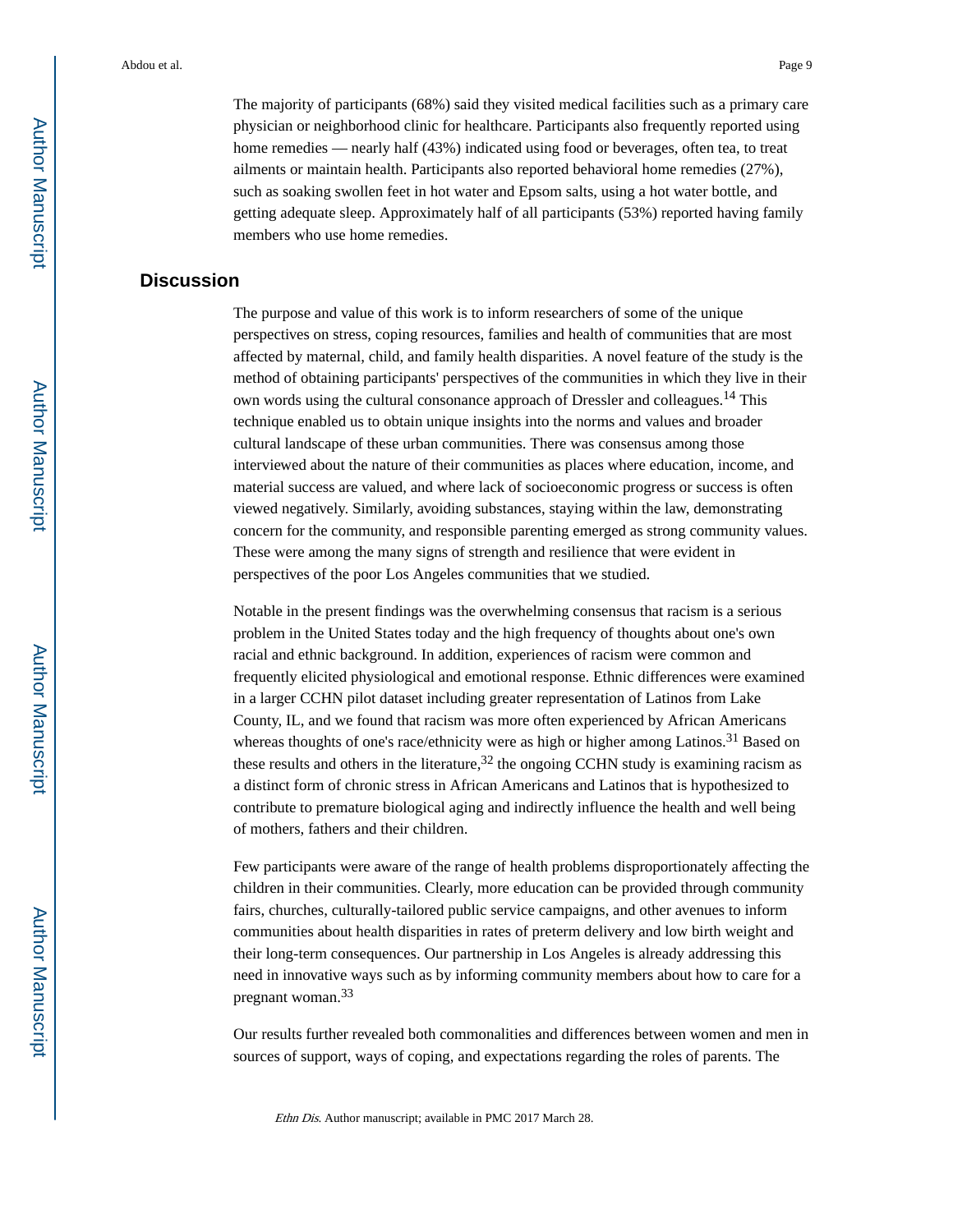commonalities suggest that some forms of intervention such as parenting groups may be useful for men and women together. The differences, on the other hand, may help us understand and intervene to assist men and women separately using, for example, men's groups on fathering and women's groups on healthy pregnancy. A combination of these seems optimal.

The results presented here are limited by a relatively small sample including few men, the latter of which was anticipated since the recruitment sites were providing mostly prenatal care. However, these pilot study results were valuable in formulating and refining questions and hypotheses, study design and procedures, and measurement approaches in the larger CCHN study. They also enabled us to practice CBPR methods and become familiar with some of the challenges and rewards involved. Furthermore, the findings provided valuable insights into perceptions of stress, coping, parenting, health and resilience within these particular poor Los Angeles communities. Community perspectives show promise in helping to advance scientific understanding of health in diverse populations. These results also underscore the need for scientific approaches to the study of stress, resilience, families, and health that include a wider diversity of perspectives and experiences.

## **Acknowledgments**

Thanks to Kevin Justus, MD, Alison Madden, MD and the UCLA West Los Angeles medical clinic staff for help in recruitment, to Vignesh Arasu, Zaneta Crayton, Teresa Doninger, Felica Jones, Gigi Stevenson, and Talita Wells who assisted as interviewers; to Anna Aroutiounian and Marcie Gamboa who helped in data coding, and to Stacy Eisenberg, Rassilee Sharma, and Melisa Tien for administrative support. Thanks also to Madeleine Shalowitz and the CCHN Lake County site for promoting the cultural approach used here and to Cynthia Ferre and Lekeisha Sumner for comments on earlier drafts.

Grant support: 5 U01 HD044245-05 supporting CCHN-LA and MH15750 and the Robert Wood Johnson Foundation supporting Dr. Abdou during this work.

## **References**

- 1. Adler NE, Boyce T, Chesney MA, et al. Socioeconomic status and health: The challenge of the gradient. Am Psychol. 1994; 49(1):15–24. [PubMed: 8122813]
- 2. Martin JA, Hamilton BE, Sutton PD, Ventura SJ, Menacker F, Munson ML. Births: Final data for 2003. Natl Vital Stat Rep. 2005; 54(2):1–116.
- 3. Behrman, RE., Butler, AS., editors. Institute of Medicine Committee on Understanding Premature Birth and Assuring Healthy Outcomes. The National Academies Press; Washington, DC: 2007. Preterm Birth: Causes, Consequences, and Prevention.
- 4. Bloom B, Cohen RA. Summary health statistics for U.S. children: National Health Interview Survey, 2006. Vit Health Stat. 2007; 234:1–79.
- 5. Deckelbaum RJ, Williams CL. Childhood obesity: The health issue. Obes Res. 2001; (9 Suppl 4): 239S–243S. [PubMed: 11707548]
- 6. Ogden CL, Flegal KM, Carroll MD, Johnson CL. Prevalence and trends in overweight among U.S. children and adolescents, 1999–2000. JAMA. 2002; 288(14):1728–1732. [PubMed: 12365956]
- 7. Singh G. Area deprivation and widening inequalities in U.S. mortality, 1969–1998. Am J Pub Health. 2003; 93(7):1137–1143. [PubMed: 12835199]
- 8. Hogue CJ, Hoffman S, Hatch MC. Stress and preterm delivery: A conceptual framework. Paediatr Perinat Epidemiol. 2001; (15 Suppl 2):30–40. [PubMed: 11520398]
- 9. Lu MC, Halfon N. Racial and ethnic disparities in birth outcomes: A life-course perspective. Matern Child Health J. 2003; 7:13–30. [PubMed: 12710797]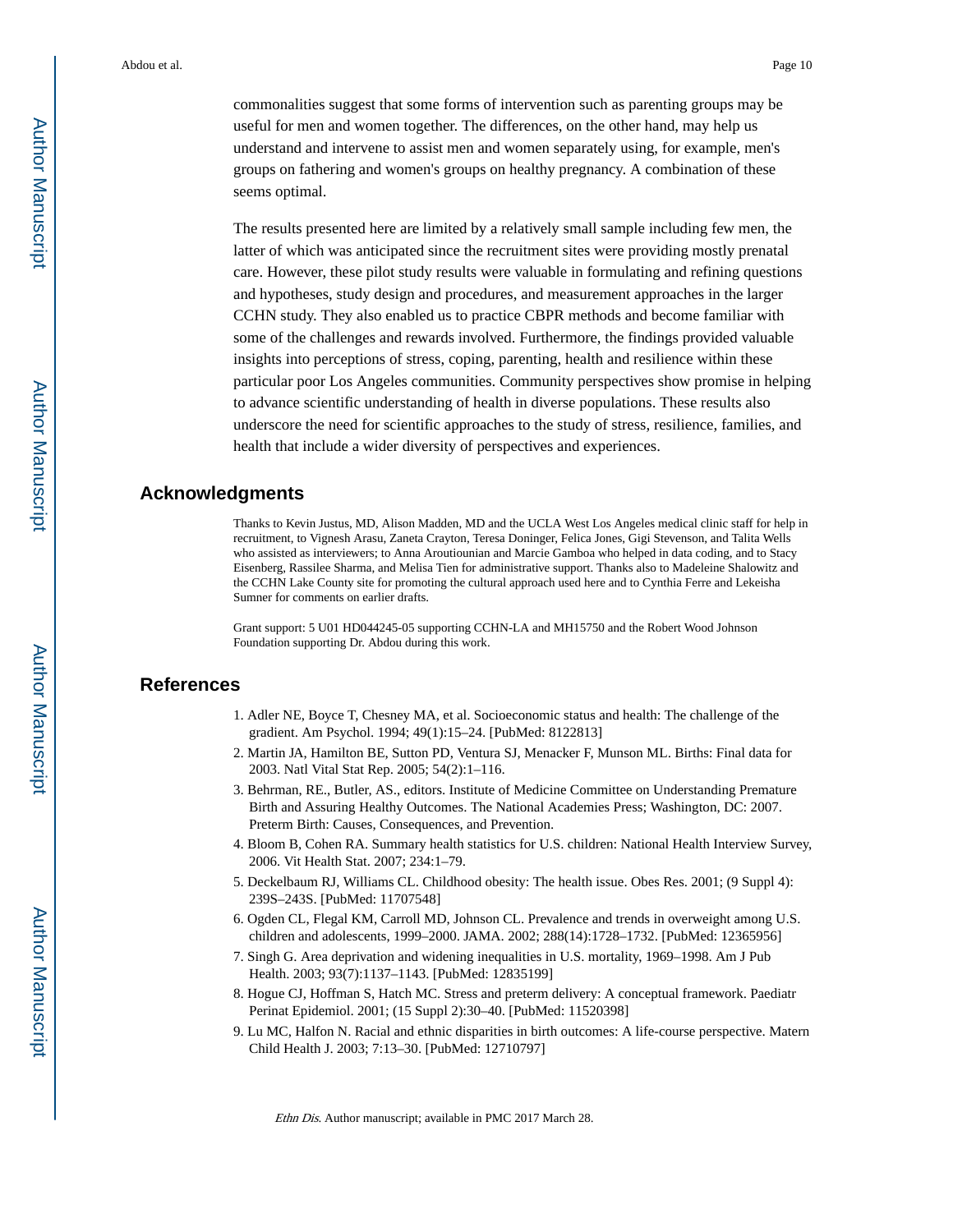- 10. Taylor SE, Repetti RL, Seeman T. Health psychology: What is an unhealthy environment and how does it get under the skin? Ann Rev Psychol. 1997; 48:411–447. [PubMed: 9046565]
- 11. Diez-Roux A. Investigating neighborhood and area effects on health. Am J Public Health. 2001; 91:1783–1789. [PubMed: 11684601]
- 12. House JS. Understanding social factors and inequalities in health: 20th century progress and 21st century prospects. J Health Soc Behav. 2002; 43:125–142. [PubMed: 12096695]
- 13. Campos B, Schetter CD, Abdou CM, Hobel CJ, Glynn LM, Sandman CA. Familialism, social support, and stress: Positive implications for pregnant Latinas. Cultur Divers Ethnic Minor Psychol. 2008; 14:155–162. [PubMed: 18426288]
- 14. Dressler WW. Culture and the risk of disease. Br Med Bull. 2004; 69:21–31. [PubMed: 15226194]
- 15. Triandis, HC. Culture and Social Behavior. McGraw-Hill, Inc.; New York: 1984.
- 16. Oyserman, D., Uskul, A. Individualism and collectivism: societal-level processes with implications for individual-level and society-level outcomes. In: Vijver, FVD.Hemert, DV., Poortinga, Y., editors. Individuals and Cultures in Multilevel Analysis. Erlbaum; Mahwah, NJ: 2008. p. 145-173.
- 17. Stack, C. All Our Kin. Harper Row; New York: 1974.
- 18. Jackson, JS., Knight, KM. Race and self-regulatory health behaviors: the role of the stress response and the HPA axis in physical and mental health disparities. In: Schaie, IKW., Carstensen, LL., editors. Social structures, aging, and self-regulation in the elderly. Spring Publishing Co.; New York: 2006. p. 189-239.
- 19. O'Campo P, Burke JG, Cullhane J, et al. Neighborhood deprivation and preterm birth among non-Hispanic Black and White women in eight geographic areas in the United States. Am J Epidemiol. 2008; 167:155–163. [PubMed: 17989062]
- 20. Steptoe A, Feldman PJ. Neighborhood problems as sources of chronic stress: development of a measure of neighborhood problems and associations with socioeconomic status and health. Ann Behav Med. 2001; 23:177–185. [PubMed: 11495218]
- 21. Cohen, S., Kessler, RC., Gordon, LU. Measuring Stress: A Guide for Health and Social Scientists. Oxford University Press; 1997.
- 22. Wallerstein N, Duran B. Using community-based participatory research to address health disparities. Health Promot Pract. 2006; 7:312–323. [PubMed: 16760238]
- 23. Israel BA, Schulz AJ, Parker EA, Becker AB. Community-based participatory research: Policy recommendations for promoting a partnership approach in health research. Educ Health. 2001; 14:182–197.
- 24. Mullings L, Wali A, McLean D, et al. Qualitative methodologies and community participation in examining reproductive experiences: The Harlem Birth Right Project. Matern Child Health J. 2001; 5:85–93. [PubMed: 11573843]
- 25. Katz DL. Representing your community in community-based participatory research: Differences made and measured. Prev Chronic Dis. 2004:1–4.
- 26. U.S. Census Bureau. State and county Quickfacts. Los Angeles County, CA: Retrieved March 10, 2008<http://quickfacts.census.gov>
- 27. Jones CP. Race, racism, and the practice of Epidemiology. Am J Epidemiol. 2001; 154:299–304. [PubMed: 11495851]
- 28. Idler E, Musick M, Ellison C, et al. Measuring multiple dimensions of religion and spirituality for health research. Res Aging. 1999; 42:327–365.
- 29. Jones JM. TRIOS: A psychological theory of the African legacy in America. J Soc Issues. 2003; 59:217–242.
- 30. King M, Speck P, Thomas A. The Royal Free Interview for spiritual and religious beliefs: Development and validation of a self-report version. Psychol Med. 2001; 31:1015–1023. [PubMed: 11513369]
- 31. Roubinov, DS., Wells, T., Tsai, S., et al. Community Culture Study (CCS): Perceptions of community, racism, discrimination, stress, and families. UCLA Psychology Undergraduate Research Conference; Westwood, California. 2006.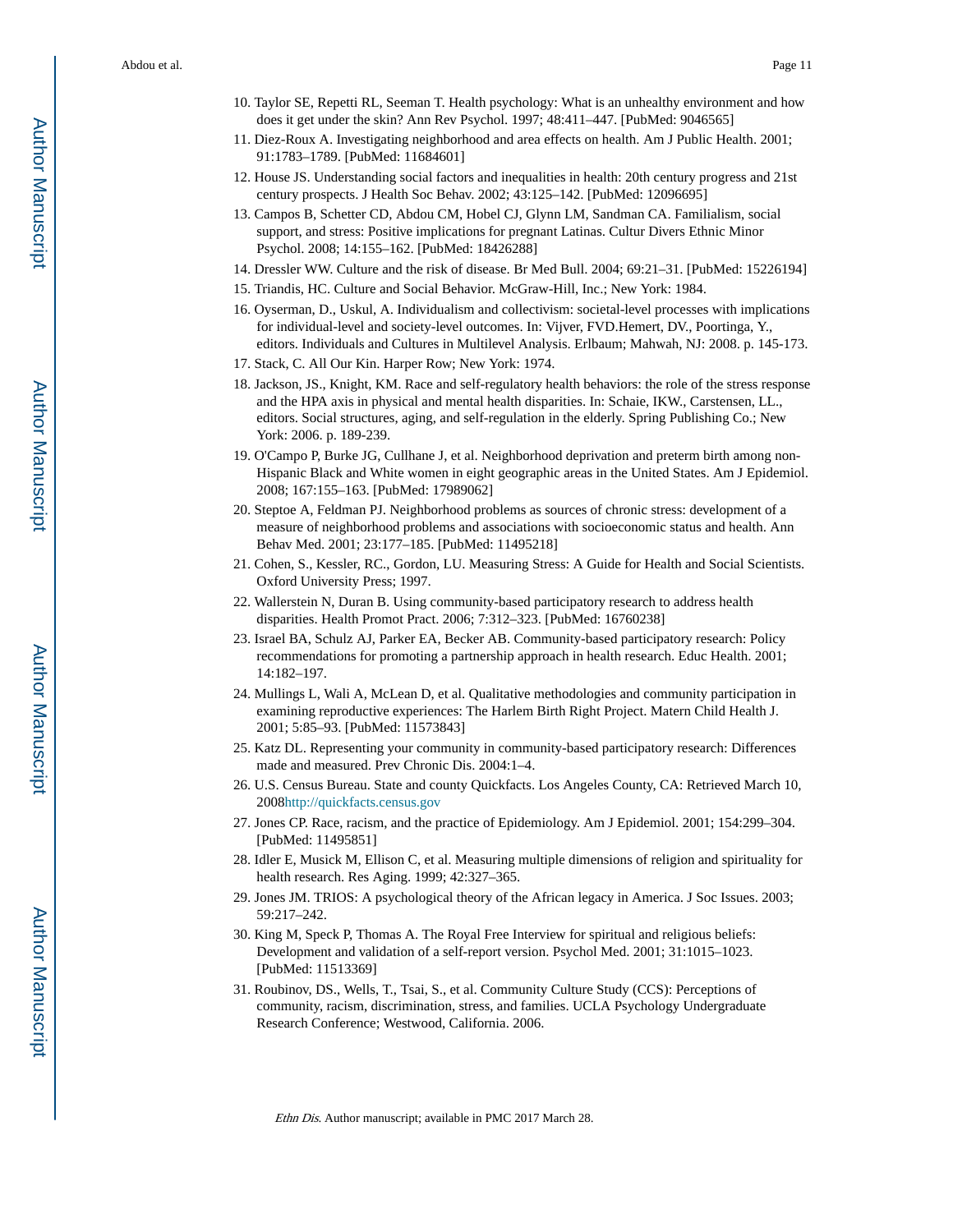- 32. Giscombé CL, Lobel M. Explaining disproportionately high rates of adverse birth outcomes among African Americans: the impact of stress, racism, and related factors in pregnancy. Psychol Bull. 2005; 131:662–683. [PubMed: 16187853]
- 33. Williamson D, Abe K, Bean C, Ferré C, Henderson Z, Lackrtiz E. Current research in preterm birth. J Women's Health. 2008; 17:1545–1549.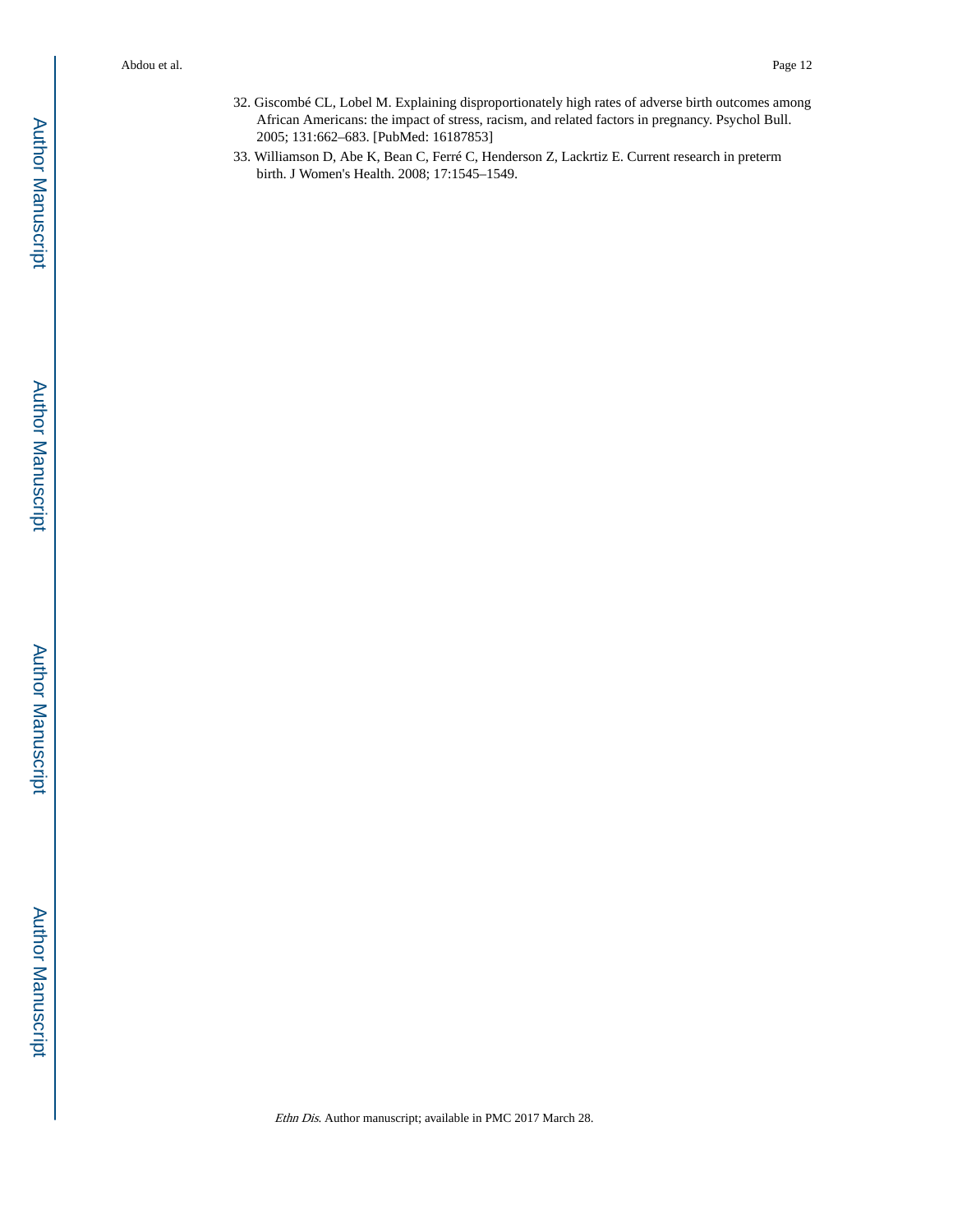



Perceived sex differences in coping strategies

Author Manuscript Author Manuscript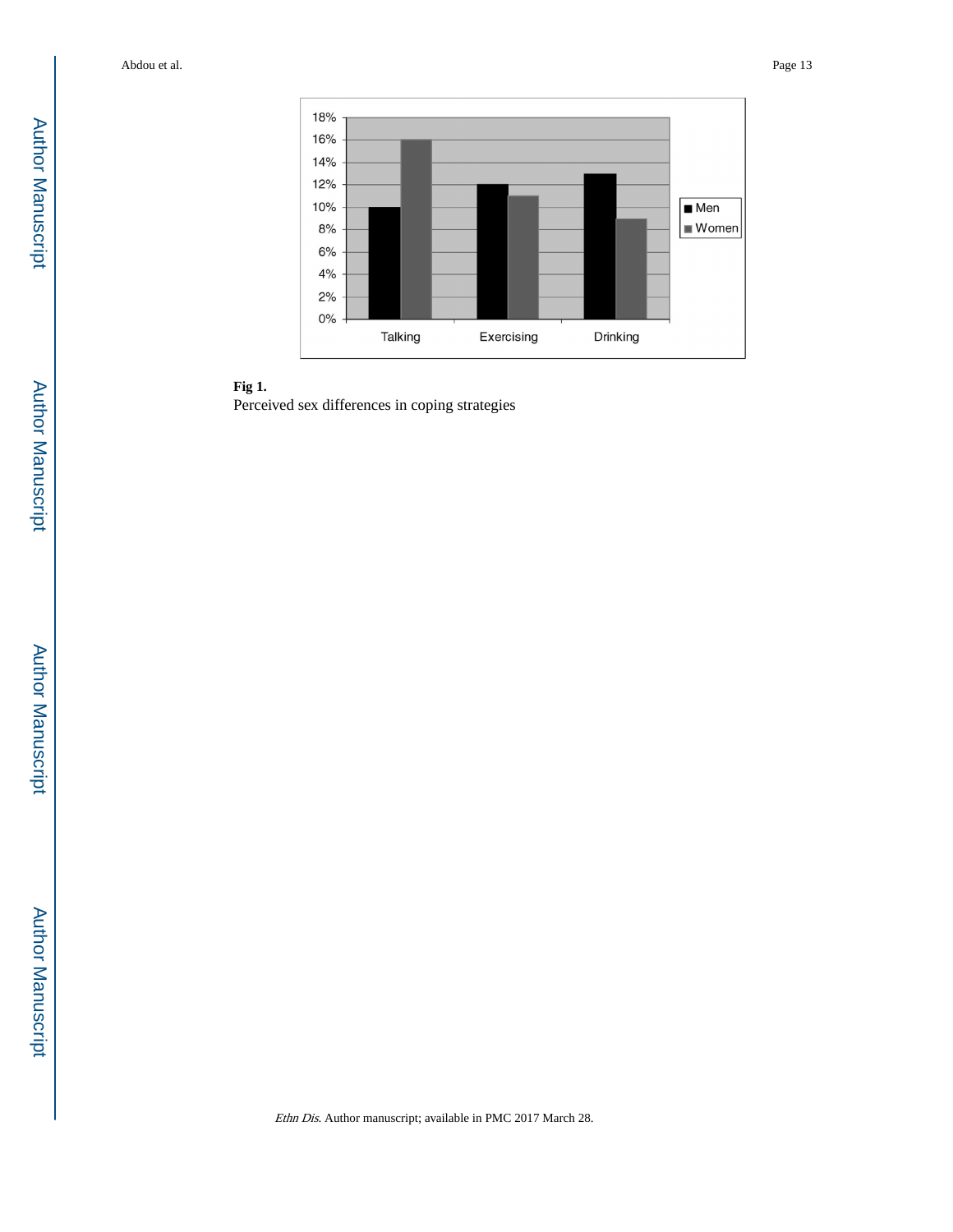

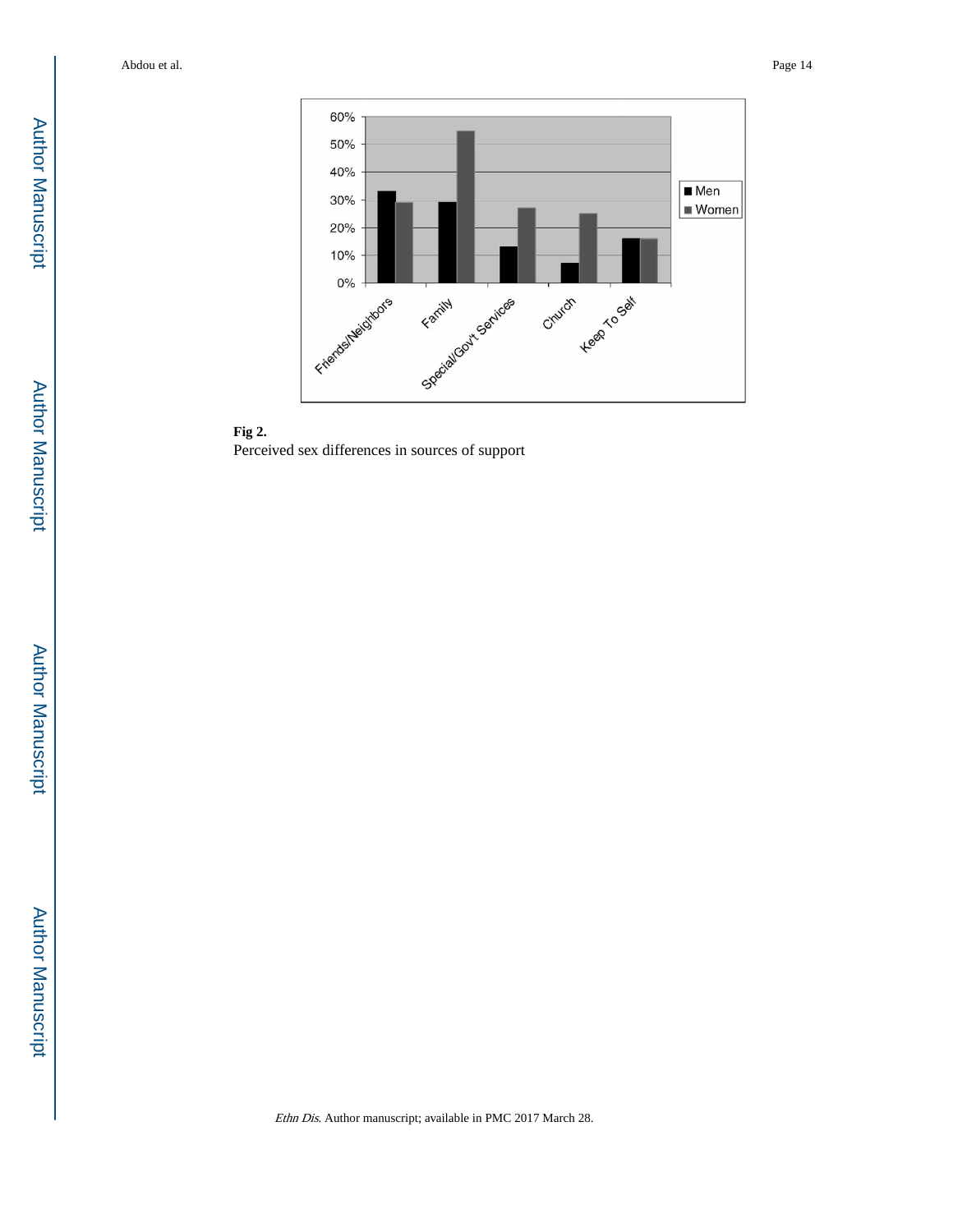#### **Table 1**

How often participants thought about their own race, observed racist treatment of others, and experienced physical and/or emotional symptoms due to racism (%)

|            | Think of own race*<br>$(n=53)$ | Others treated differently $\!^*$<br>$(n=54)$ |      | Physical symptoms <sup>*</sup> $(n=54)$ Emotional symptoms <sup>*</sup> $(n=52)$ |
|------------|--------------------------------|-----------------------------------------------|------|----------------------------------------------------------------------------------|
| Never      | 18.9                           | 14.8                                          | 57.4 | 21.1                                                                             |
| Once/year  | 7.5                            | 9.3                                           | 16.7 | 34.6                                                                             |
| Once/month | 20.8                           | 29.6                                          | 13.0 | 15.4                                                                             |
| Once/week  | 13.2                           | 22.2                                          | 7.4  | 17.3                                                                             |
| Once/day   | 17.0                           | 7.4                                           | 1.9  | 5.8                                                                              |
| Once/hour  |                                | 1.9                                           | 1.9  | 1.9                                                                              |
| Constantly | 20.8                           | 11.1                                          |      | 3.8                                                                              |
| Don't know | 1.9                            | 3.7                                           | 1.9  |                                                                                  |

\* Within the past 12 months, on average.